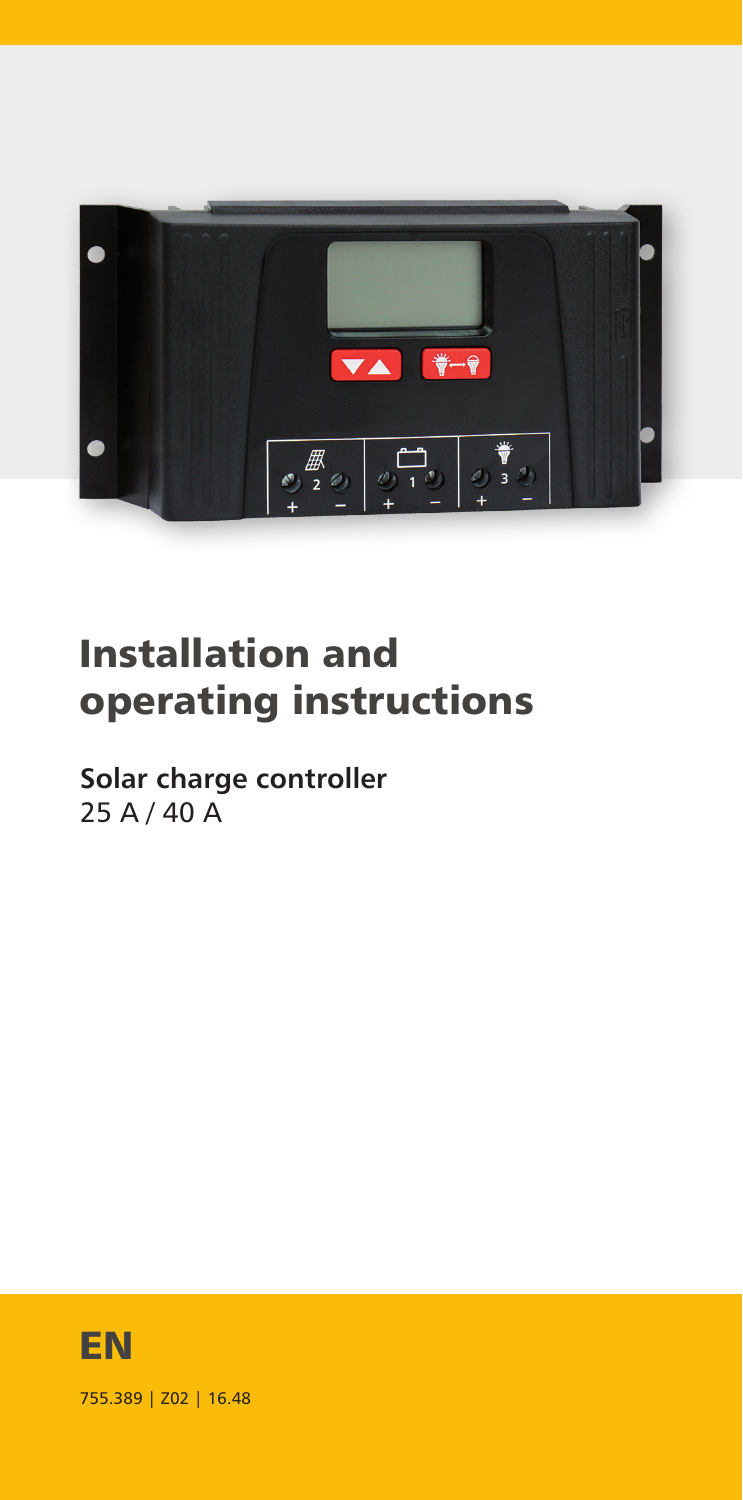# **Contents**

| 1     | Safety instructions                           | 3  |
|-------|-----------------------------------------------|----|
| 1.1   | Safety instructions are identified as follows | 3  |
| 1.2   | General safety instructions                   | 3  |
| 2     | <b>Exclusion of liability</b>                 | 3  |
| 3     | Area of application                           | 4  |
| 4     | Controller protection functions               | 4  |
| 5     | Installation                                  | 5  |
| 5.1   | <b>Mounting location</b>                      | 5  |
| 5.2   | Connecting the controller                     | 6  |
| 5.3   | Grounding                                     | 6  |
| 6     | Operation                                     | 7  |
| 6.1   | Display and control elements                  | 7  |
| 6.2   | Display windows                               | 7  |
|       | 6.2.1 SOC window                              | 8  |
|       | 6.2.2 Voltage window                          | 8  |
|       | 6.2.3 Module current                          | 8  |
|       | 6.2.4 Charging current                        | 8  |
| 6.2.5 | Load current                                  | 8  |
| 6.2.6 | Ah - Battery charge meter                     | 8  |
|       | 6.2.7 Ah - Battery discharge meter            | 8  |
| 6.2.8 | Deep discharge protection advance warning     | 9  |
| 6.2.9 | Load disconnection                            | 9  |
| 7     | <b>Functions</b>                              | 10 |
| 7.1   | SOC calculation                               | 10 |
| 7.2   | Charge control                                | 10 |
| 7.3   | Deep discharge protection                     | 10 |
| 7.4   | Night light function                          | 10 |
| 7.5   | Daylight function                             | 11 |
| 8     | Configuring the controller                    | 12 |
| 8.1   | Accessing and changing settings               | 12 |
| 8.2   | Operating modes                               | 12 |
| 8.3   | Setting the battery type to Gel / Liquid      | 12 |
| 8.4   | Night light settings                          | 12 |
| 8.5   | Daylight settings                             | 13 |
| 8.6   | Restoring default values (presetting)         | 13 |
| 8.7   | Self test                                     | 13 |
| 8.8   | Serial number query                           | 14 |
| 9     | Error messages                                | 15 |
| 10    | <b>Technical data</b>                         | 17 |

Subject to change without notice.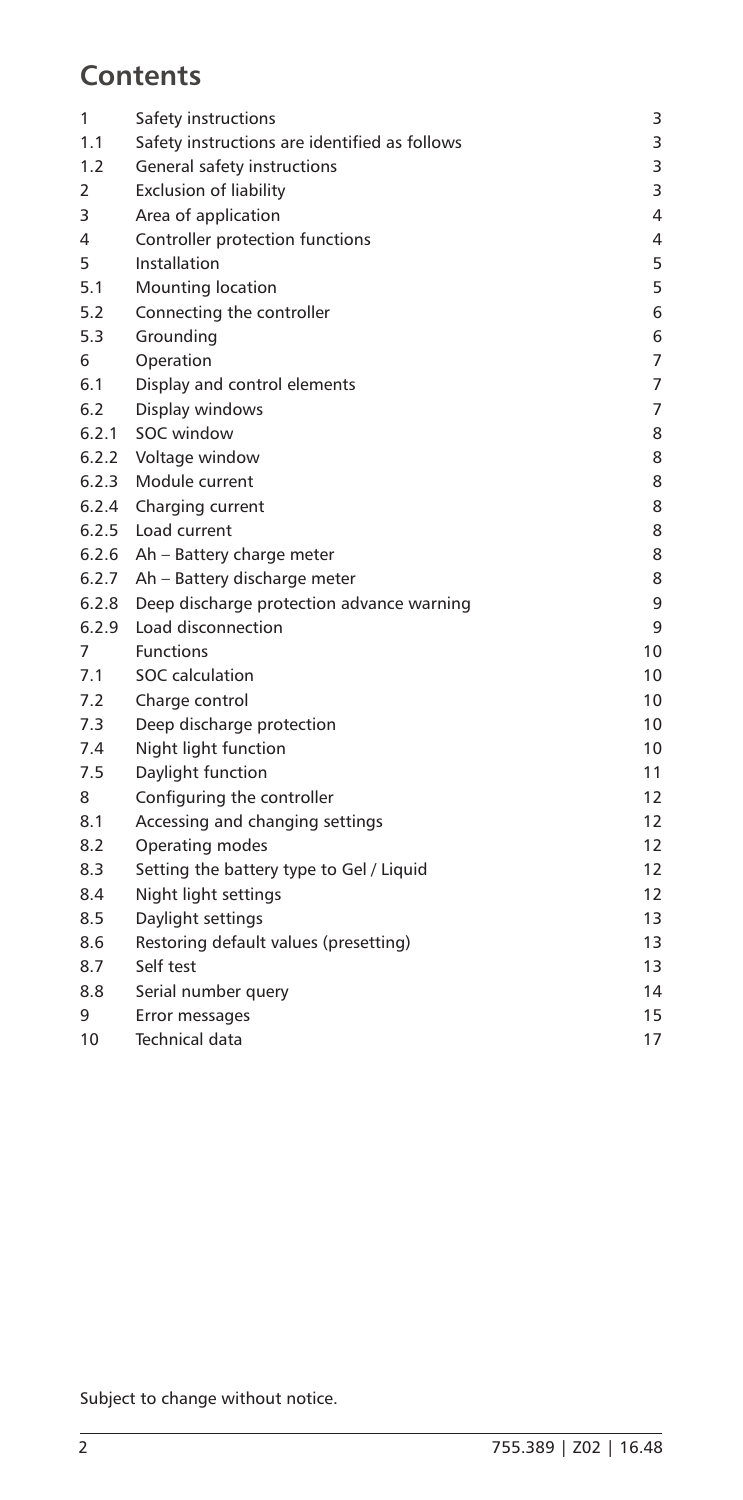# <span id="page-2-0"></span>**1 Safety instructions**

### **1.1 Safety instructions are identified as follows**



In this manual, safety instructions for personal safety are identified with this symbol.

Instructions relating to the functional safety of the system and the controller are in **bold** type.

#### **1.2 General safety instructions**



Be sure to observe the following instructions when installing the controller and handling the batteries: Incorrect handling of batteries results in a danger of explosion! Escaping battery acid can result in acid burns!



Be sure to always keep children away from batteries and acid! Smoking, open flames and open lights are not permitted when handling batteries. Avoid the generation of sparks and wear eye protection during installation. Be sure to always observe and follow the handling instructions in the usage instructions and on the battery.

Use well isolated tools only!

Do not use measurement equipment you know to be damaged or defective!

The charge controller's constructive protective measures can deteriorate if it is not operated as specified by the manufacturer. Factory labels and markings may not be altered, removed or rendered unreadable. All work must be carried out in accordance with the national and the relevant local electrical regulations! If the device is installed abroad, information on rules and protective measures must be obtained from the corresponding institutions/ authorities.

Do not start the installation until you are sure that you have understood all technical details in these instructions and always perform the work in the sequence described in these instructions! The manual must also be available to third parties for all work

performed on the system.

This manual is a component of the system controller and must be included with it when sold on.

# **2 Exclusion of liability**

The manufacturer cannot monitor the compliance to this manual, nor the conditions and methods of installation, operation, usage and maintenance of the system controller. Improper installation of the system may result in damage to property and, as a result, to bodily injury.

Therefore, we assume no responsibility or liability for loss, damage or costs which result from, or are in any way related to, incorrect installation, improper operation, or incorrect use and maintenance.

Similarly, we assume no responsibility for patent right or other right infringements of third parties caused by usage of this system controller.

The manufacturer reserves the right to make changes to the product, technical data or assembly and operating instructions without prior notice.

**Please note: Opening, manipulating or attempting to repair the device or operating the device in an improper manner will invalidate all legal guarantee claims.**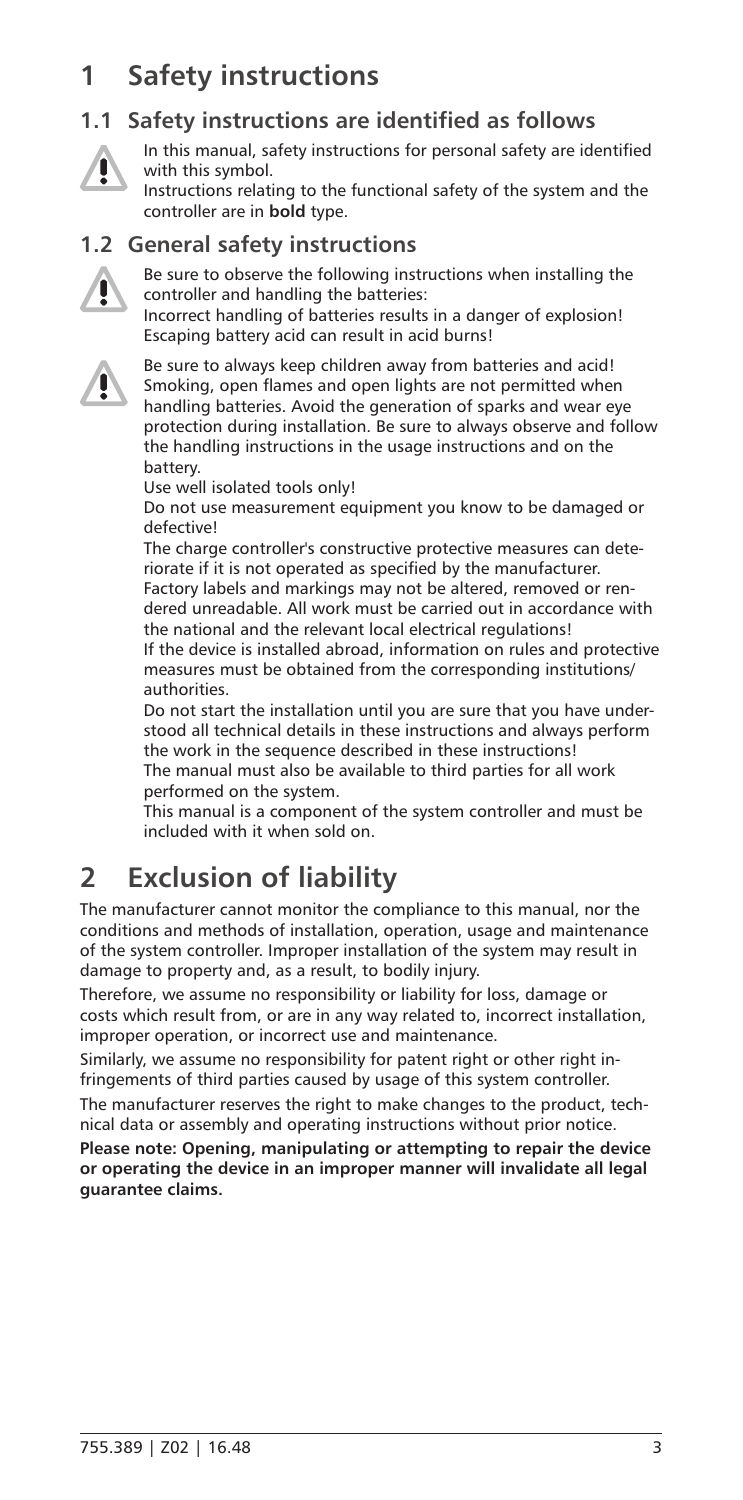# <span id="page-3-0"></span>**3 Area of application**

These instructions describe the functions and installation of a charge controller for photovoltaic (PV) systems to be used for charging 12 V or 24 V lead-acid batteries in the hobby and leisure, residential, business, commercial and small company areas.

The charge controller is only suitable for controlling solar modules. Never connect any other type of charging source to the charge controller. This can destroy the controller and / or the charging source. If other charging sources are to be used together with the device, first consult your dealer or installer and observe the information in the *SOC calculation* section of these instructions. The controller is basically only suitable for use with the following types of 12 V or 24 V rechargeable batteries:

– Lead-acid batteries with liquid electrolyte

– Sealed lead-acid batteries; AGM, GEL

The respective battery type must be set in the controller, see *Setting the battery type to Gel / Liquid*. Observe the instructions of the battery manufacturer before connecting the battery.

The corresponding manufacturer's installation manual must be observed when installing the remaining components, e.g. solar modules, batteries and load.



**The controller is only suitable for indoor use. It must be installed in a manner providing protection from weathering influences such as rain and direct sunlight. Ventilation openings must not be covered. The controller may only be used for the specified intended purpose. Also make sure that the permissible model-specific rated currents and voltages are not exceeded. No liability is accepted when the device is used in a manner other than for the intended purpose. Handle the product with care.**

# **4 Controller protection functions**

The controller is equipped with various systems for protecting its electronics, the battery and connected load. Triggering of the protection devices is indicated by an error message (Section *Error messages*). The protection devices automatically reset when the error has been corrected.



**Caution Danger of damage to the controller. Despite the protective functions, the controller can still be damaged when more than one component is incorrectly connected.**

The protective functions of the controller cover the following points:

- **Protection against reverse connected solar modules** The rated power of the solar modules must not exceed the rated power of the controller!
- **Protection against reverse connected load devices on the load output**

Protects the controller but not the load device.

- **Protection against reverse connected battery** Charging and discharging of the battery are prevented.
- **Short circuit fuse at module input**
- **Short circuit fuse at load output**
- **Protection against excessive charging current** The controller disconnects the battery and switches off the load.
- **No-load protection when operated without battery or load** Load output is protected from the module voltage.
- **Reverse current protection** Prevents reverse current from flowing into the solar modules at night. An additional reverse current diode is not required!
- **Overvoltage and undervoltage protection** Immediately switches off the load output in the case of excessively high or low battery voltage.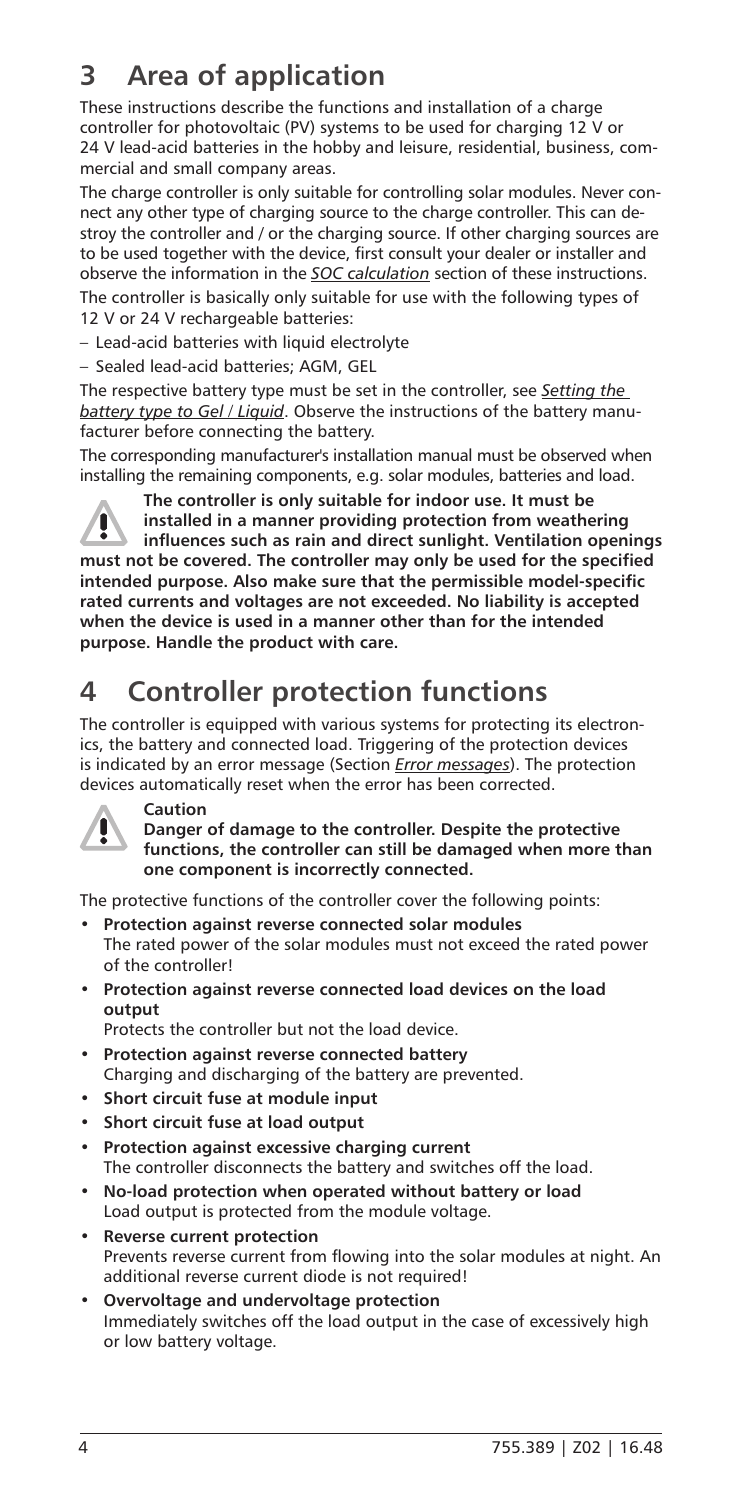- <span id="page-4-0"></span>• **Overtemperature protection** If the temperature inside the controller becomes too high, then the controller load output is switched off to reduce the power loss.
- **Load output overload protection** If the permissible load current is exceeded, then the load output is switched off.
- **USB charging socket overload protection** If the USB current is exceeded for longer periods, the USB output is switched off.
- **Overvoltage protection** A varistor at the module input provides protection against overvoltages > 47 V. The component limits the surge energy to 4.4 joules.
- **Deep discharge protection / Overcharging protection** Prevents excessive discharging / charging of the battery.
- **Conforms to the relevant European CE standards**

# **5 Installation**

### **5.1 Mounting location**

Mount the device near to the battery, in the orientation shown below, on a surface with the following properties:

- stable vertical non-flammable
- level dry

The battery cable should be as short as possible  $(1 - 2 \text{ m})$  and have a sufficiently large cross-section to keep losses as low as possible, e.g. 2.5 mm² at 10 A and 2 m; 4 mm² at 20 A and 2 m; 6 mm² at 30 A and 2 m. For correct functioning of the temperature compensation of the charging voltage, the same ambient temperature must exist at both the controller and the battery. If this is not possible for installation reasons, then an external temperature sensor is available as an optional accessory.

Do not install the controller outside. The device must be mounted protected from moisture, dripping water, spray, rainwater and direct or indirect heating, e.g. from direct sunlight.

The device generates heat during normal operation. The rear ventilation required for cooling the device must not be hindered by the mounting location or by installation in an additional casing.

A free space of at least 15 cm on all sides of the device must be provided to ensure the necessary circulation of air for cooling. The permissible ambient temperature must be adhered to at the mounting location.



The integrated LC display should be protected from UV radiation (e.g. sunlight) Long-term exposure to UV radiation can permanently discolour the LC display.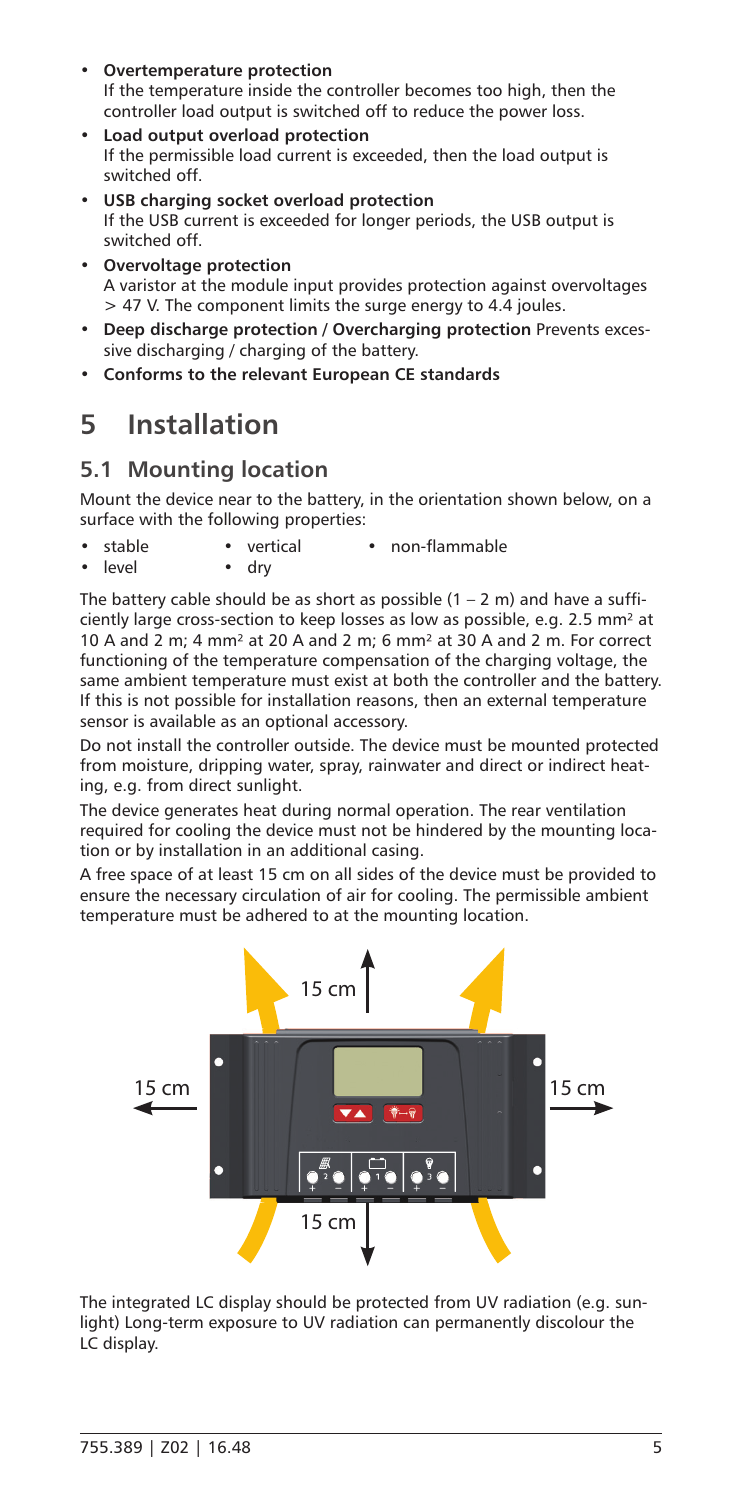### <span id="page-5-0"></span>**5.2 Connecting the controller**



Solar modules generate electricity under incident light. The full voltage is present, even when the incident light levels are low. You should therefore work carefully and avoid creating sparks. Observe the appropriate safety precautions.



Double the normal system voltages can be present during installation and electrical connection of the DC side of the photovoltaic system (up to 24 V in a 12 V system and up to 48 V in a 24 V system). It is always a good idea to cover the solar modules.



When laying cables, ensure that no damage occurs to any of the constructional fire safety measures present in the building. The controller must not be installed or operated in wet rooms (e.g. bathrooms) or in rooms where inflammable gases may generate, e.g. from gas bottles, paint, varnish, solvents, etc. Do not store any of the mentioned materials in rooms where solar controllers are installed!



Connect the individual components in accordance with the shown symbols.



**Important! The battery can be damaged when the connection cable is short circuited. Install a fuse in the battery connection cable to protect the battery.**

Observe the following connection sequence when commissioning the system:

- 1. Connect the battery to the charge controller plus and minus.
- 2. Connect the photovoltaic modules to the charge controller plus and minus.
- 3. Connect the load to the charge controller plus and minus.
- Follow the reverse procedure when uninstalling!

**Note: If you do not follow the correct connection sequence, automatic adjustment for 12 V / 24 V systems will not work correctly and the battery can be damaged!**

### **5.3 Grounding**

When constructing a stand-alone solar energy system, from a technical point of view the controller does not necessary need to be grounded. However, be sure to always observe the applicable respective national regulations regarding grounding. All positive connections can be grounded but with negative grounding only one connection can be grounded.



#### **Caution**

**Danger of damage to the controller. Make sure that no common connection exists for the** *Module Minus***,** *Battery Minus* **and** *Load Minus* **connections, e.g. via a ground connection.** 

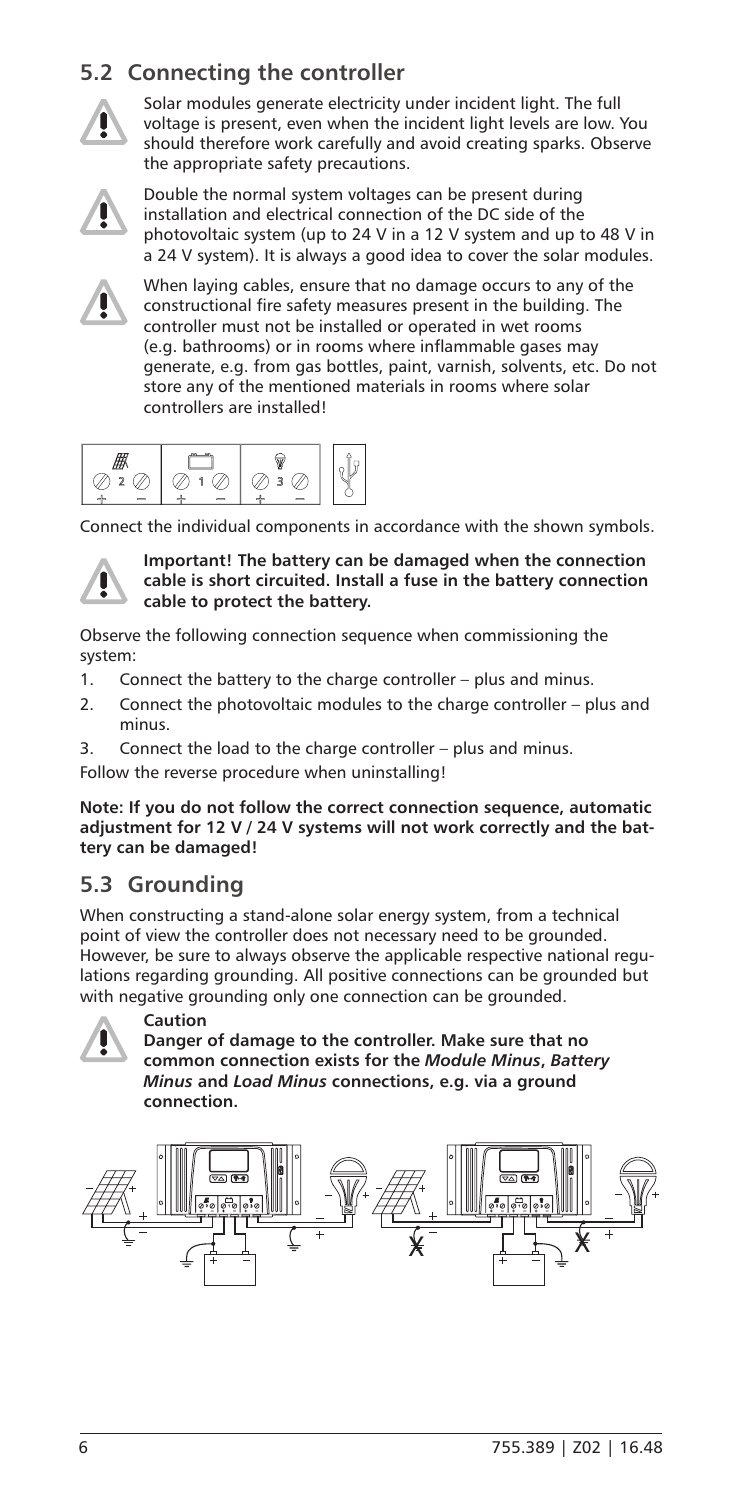# <span id="page-6-0"></span>**6 Operation**

The display shows numerous types of system data using symbols and numbers. All settings and display windows are controlled via the two buttons.

#### **6.1 Display and control elements**



**6.2 Display windows**

 Display window for system information and error messages

2 Button for switching between the display windows or for accessing settings

 Manual load switch or confirmation button when performing settings

#### $\frac{1}{2}$ Soc **kata kah**  $\frac{1}{2}$ Kah  $\frac{1}{2}$ Kah Symbols for current direction Battery symbol Load symbol Face symbol for system status Units display Sun: Charge / Day Moon: Night Tool symbol for error messages SOC bar display SOC = **s**tate **o**f **c**harge 7-segment display for text and numerals

The display windows contain different types of system information. The left button can be used to switch between the different display windows. After the last window, the first window is displayed once more.

The following figures show examples of system information in the *SOC control* operating mode. The following differences exist in the *Voltage control* and *Voltage control with bar display* operating modes:

- **Voltage control**: The windows do not contain any SOC bar display. The SOC window shows the battery voltage instead of the SOC.
- **Voltage control with bar display**: The bar display shows the battery voltage in all windows. The SOC window shows a numerical value for the battery voltage instead of the SOC.

**Notes:**

- Changing the operating mode: see Section *Accessing and changing settings.*
- Scaling of the bar display in the *Voltage control with bar display* mode: see Section *Technical data / Bar display scaling*.

**Note that the accuracy of the bar display cannot be compared with the accuracy of a measuring device!**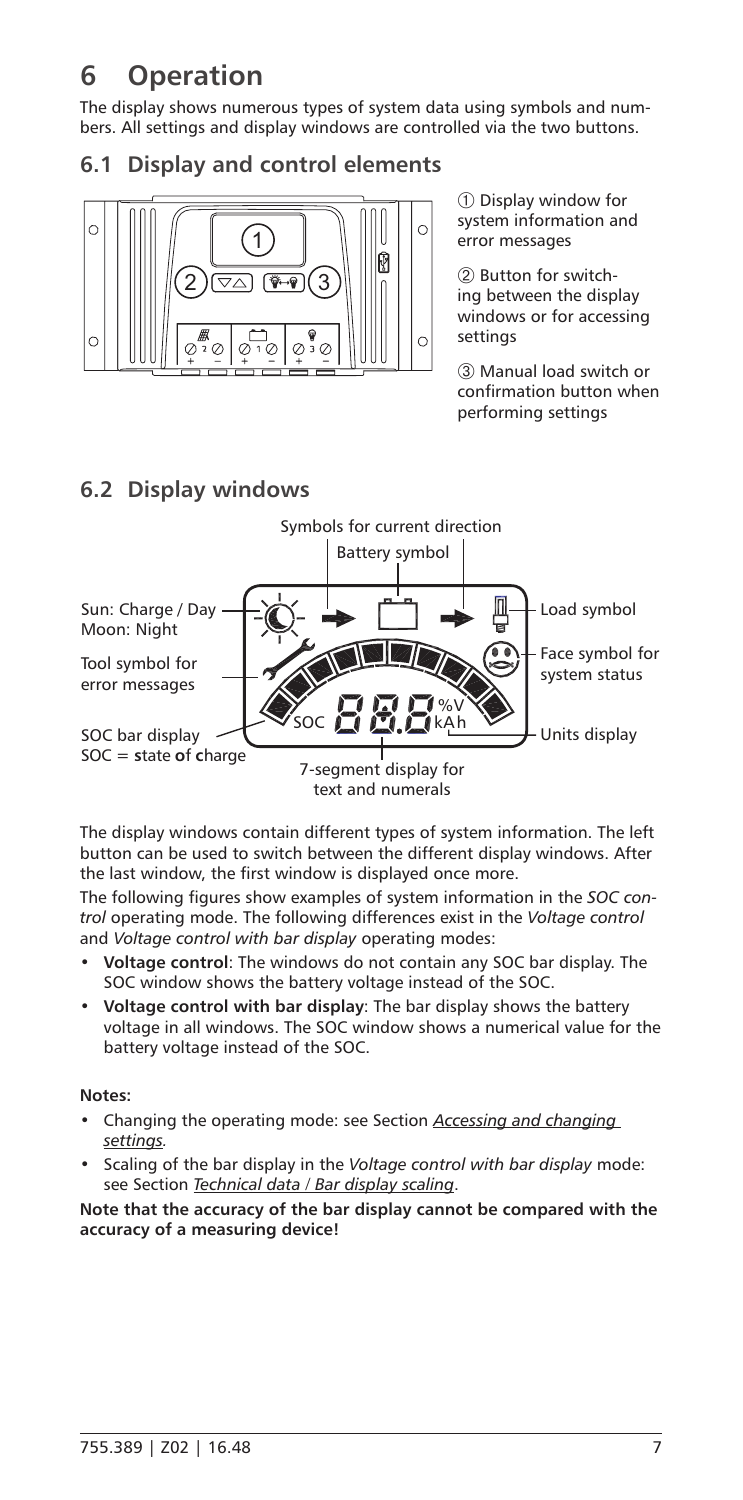<span id="page-7-0"></span>**6.2.1 SOC window**



Displays the charge state, day / night status and load on / off status.

In the *Voltage control* operating mode, the battery voltage is displayed instead of the SOC value.

In the *Voltage control with bar display* operating mode, the battery voltage is displayed both alphanumerically and as a bar display.

**6.2.2 Voltage window**



Displays the battery voltage measured by the controller.

**6.2.3 Module current**



Displays the solar module output current.

**6.2.4 Charging current**



Displays the charging current into the battery.

**6.2.5 Load current**



Displays the current being consumed from the load output.

**6.2.6 Ah – Battery charge meter**



Displays the total Ah charged into the battery since initial installation or the last reset of the meter. Pressing and holding both buttons for 3 seconds resets the meter to 0. The value is retained when the battery is disconnected. After reaching a value of 99.9 kAh, the meter jumps back to 0 Ah.

**6.2.7 Ah – Battery discharge meter**



Displays the total Ah discharged via the load output since initial installation or the last reset of the meter. Pressing and holding both buttons for 3 seconds resets the meter to 0. The value is retained when the battery is disconnected. After reaching a value of 99.9 kAh, the meter jumps back to 0 Ah.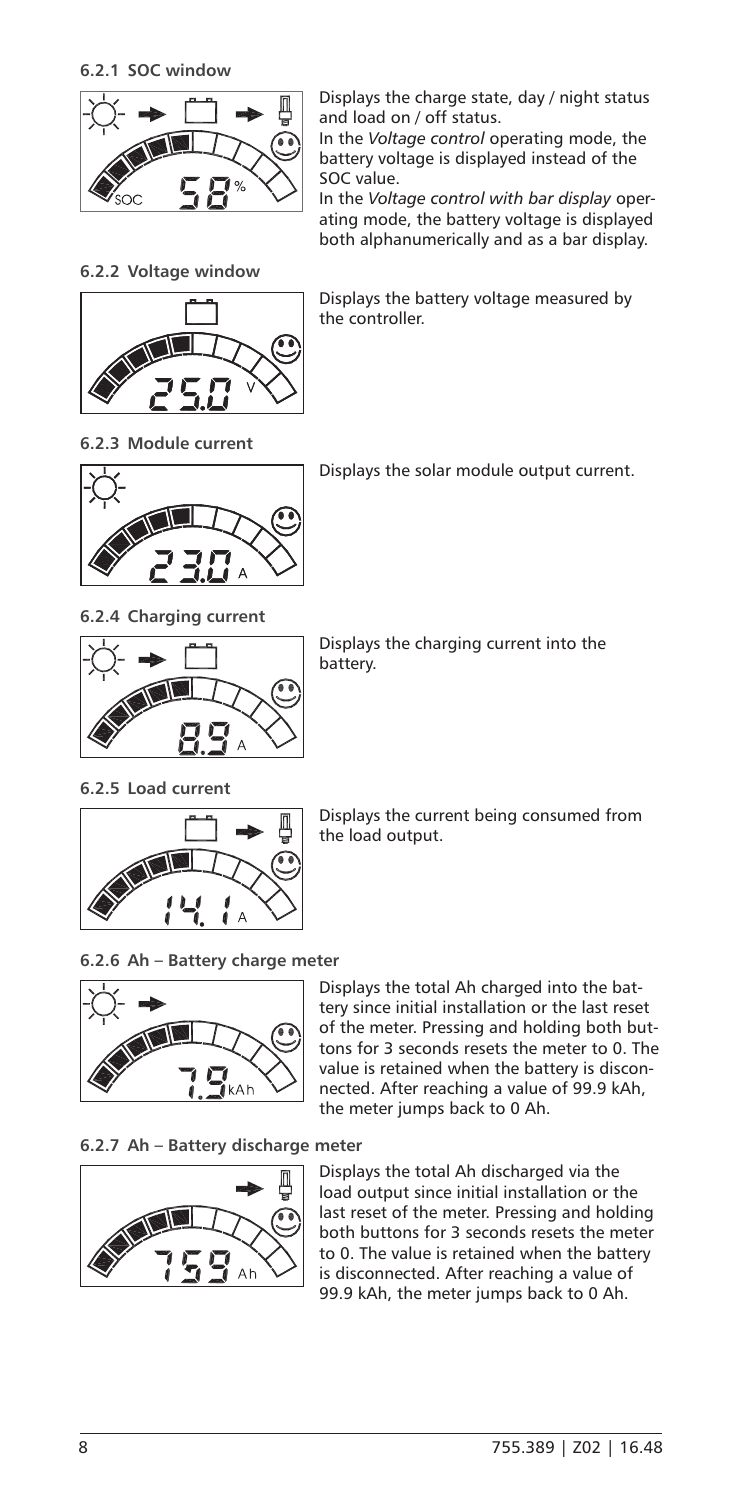<span id="page-8-0"></span>

**6.2.9 Load disconnection**



The following symbols flash in the various operating modes to provide advance warning of deep discharge.

- SOC bar (*SOC with bar display*)
- Voltage value (*Voltage control*) • Voltage value and voltage bar display (*Voltage control with bar display*) The face symbol still looks happy.

The following symbols flash when the deep discharge protection is active:

- Bar display (not in *Voltage control* mode)
- Battery symbol<br>• Right arrow
- Right arrow<br>• Load symbo
- Load symbol
- Alphanumeric value

The face symbol remains sad until the switch-on threshold is reached.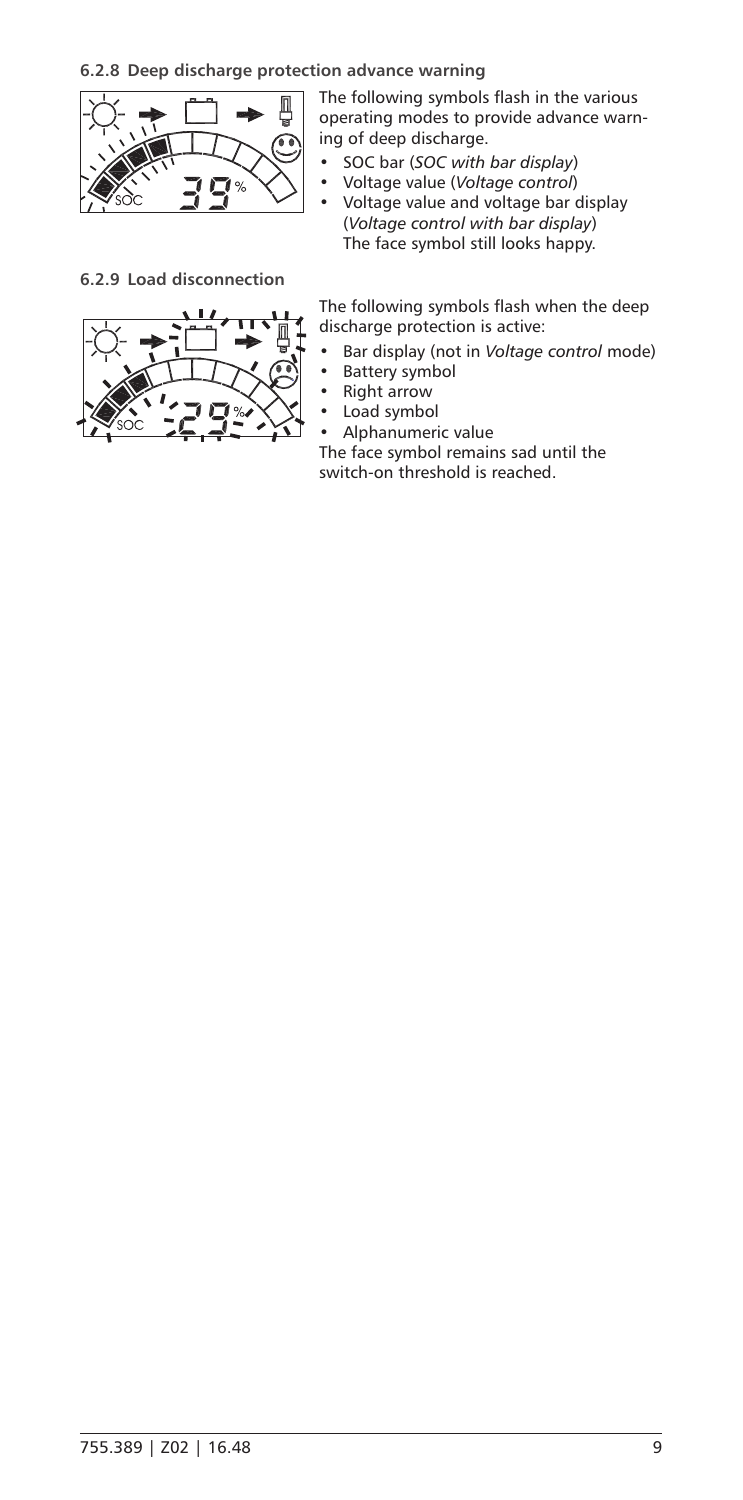# <span id="page-9-0"></span>**7 Functions**

This section describes the basic functions of the charge controller. Operation of the controller is described under the respective menu items in Section *Configuring the controller*.

## **7.1 SOC calculation**

The controller monitors various battery parameters (V, I) during normal operation and uses this information to calculate the state of charge of the battery (SOC = state of charge). The state of charge represents the amount of energy currently available in the battery. The device uses a continuous learning process to automatically compensate for changes in the system, e.g through ageing of the battery.

This SOC provides you with an accurate overview of the charge state of the battery at all times. The controller also uses the SOC information for selecting the charging method and for deep discharge protection to provide optimum treatment of the battery. If one or more of the parameters cannot be correctly measured, e.g. because a load or charging source is directly connected to the battery, then the SOC calculation will not be correct. The controller can then be configured to use a simpler, voltage-controlled charging process, the *Voltage control (with bar display)* mode; see Section *Operating modes*.

The SOC calculation is restarted each time the controller is commissioned.

### **7.2 Charge control**

The controller performs constant voltage charging of the battery. Until the final charge voltage is reached, the maximum current available from the charging source is used for powering the loads and charging the battery. Once charge controlling takes place, the charge current is controlled via pulse-width modulated (PWM) shunting of the module input (shunt charge controller).

Different charging methods are used, normal charging, boost/maintenance charging and compensation charging, depending on the behaviour of the battery. The battery type and operating mode settings are taken into account. The final charge voltage is temperature compensated. A test is automatically performed every 30 days to see if maintenance charging is required.

## **7.3 Deep discharge protection**

The controller protects the connected battery from excessive discharging. If the battery drops below a specified charge level (during SOC control) or battery voltage (with voltage-controlled function), the load output is switched off, meaning that a further discharge of the battery is prevented. Advance warning and disconnection due to deep discharge are indicated on the display.

# **7.4 Night light function**

The night light function allows the load output only to be switched on in darkness (at night). The load output remains switched off when light is present (day). The light information is provided via the connected solar module as follows:

- The load is switched on as soon as the information from the solar module indicates darkness. The load is switched off after a configurable time.
- When light is detected, the controller switches off the load output, regardless of how long the load has been switched on. The different properties of the different modules make it impossible to exactly specify the darkness threshold.

A switch-on delay cannot be configured.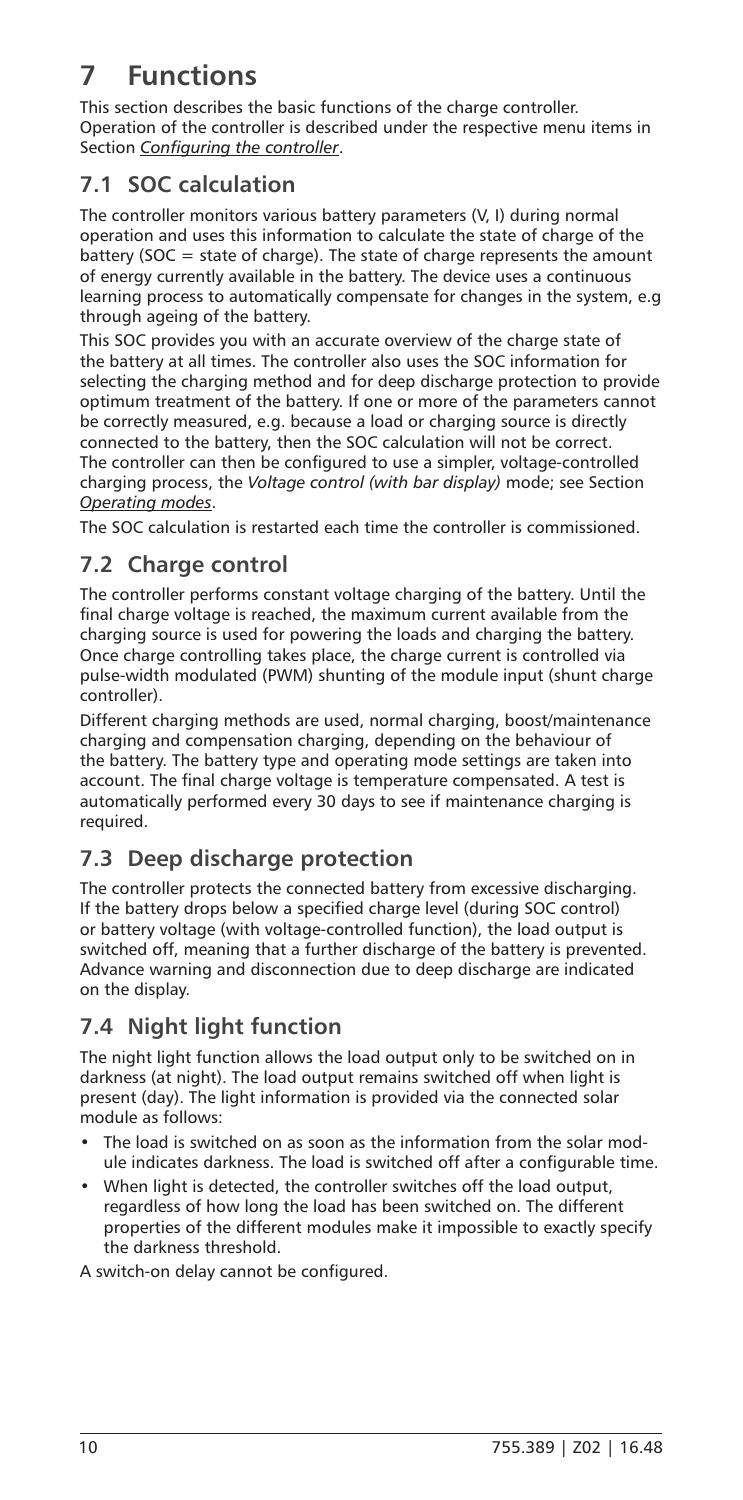## <span id="page-10-0"></span>**7.5 Daylight function**

This function allows a switch-on point for the load output to be defined that occurs during the night / darkness when daylight is detected. The aim is to switch on a load a specified number of hours *before* dawn. The load output remains switched off outside this period.

The controller recognises *Day* (= sun symbol) when the module voltage is greater than the battery voltage and the battery can be charged. Recognition duration: approx. 30 s.

This duration extends to 15 minutes, when *Night* was previously detected due to a solar module not being connected or a module with a reverse current diode was detected and the module was then correctly reconnected and battery charging took place.

The controller must first have recognised at least one night / day cycle before the daylight function can be activated. This means that the daylight function cannot be activated in the first night following the installation day. The function can only become active in the following night.

The switching point is thus not based on a specific time of day but rather relative to the point when the controller detects the transition from night to day.

This point can be influenced by bad weather, fog or the natural seasonal changes in the lengths of day and night, so a certain amount of tolerance is required. This is especially the case when the natural conditions are interrupted by manual intervention such as disconnection or covering of the solar modules. Despite this, the controller recalculates the reference point for the daylight function after each night / day transition and therefore automatically adapts to the natural conditions after a few days.



#### **Note**

The daylight function **is not** executed when the time periods for the night light and daylight functions overlap. *Overlap* means: The switch-off point of the night light function lies after the switch-on point of the daylight function. When the night light function ends, then the daylight function will also end. An overlap of the time periods can be caused by:

- Incorrect setting of the night light and daylight time periods by the user
- Seasonal reductions in the length of the night
- Poor weather (heavy cloud)
- Covering of the module (snow)

Alternatively: Set the night light function to ON (load output remains switched on all night, regardless of the daylight function settings).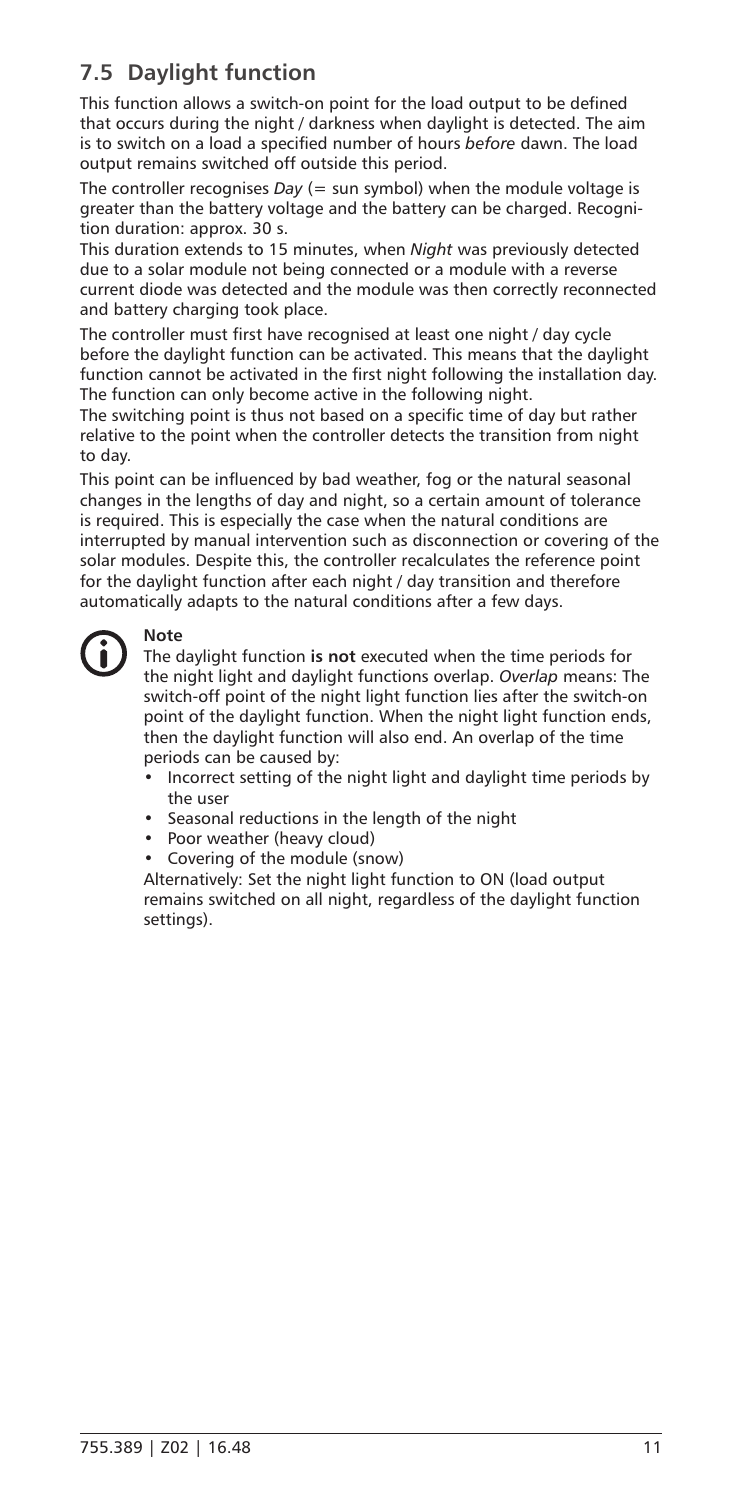# <span id="page-11-0"></span>**8 Configuring the controller**

The following section describes the configuration settings that can be performed on the controller.

### **8.1 Accessing and changing settings**

Pressing and holding the left button for at least 3 seconds brings you to the first settings window (Operating mode). Further pressing of the left button displays other windows. After the last window, the first window is displayed once more.

Press the right button when you want to change settings in the currently displayed window. The display then starts flashing. You can now use the left button to select different settings. You must press the right button to save the settings you have made. The display then stops flashing.

You can return to the normal display by waiting for 30 seconds or by pressing and holding the left button for 3 seconds. This applies to all windows.

The settings are retained when the battery is disconnected.

### **8.2 Operating modes**



The device is supplied with *SOC control* preset. This means that the charging method and deep discharge protection are controlled by the calculated SOC value. If consumers are directly connected to the battery bypassing the controller (e.g. inverters must be connected directly to the battery, not to the controller's load output), or the battery is charged through other sources besides the controller, the operating mode must be changed to *Voltage control (with bar display)*. Otherwise, the SOC calculation may be incorrect. **Notes on the** *Voltage control with bar display* **operating mode:**

- Each of the 10 bar segments represents a particular voltage. The voltage values are described in Section *Technical data, Bar display scaling*.
- If the voltage lies exactly between two bar segments, then the display may jump back and forth between the two segments.

### **8.3 Setting the battery type to Gel / Liquid**



The default setting is "Li". Setting the battery type affects the final charge voltage of the controller. If you use a Gel or AGM battery,

then you must set the battery type to GEL. Observe the manufacturer's specifications regarding your battery

**Please note: An incorrect battery type setting can damage the battery!**

### **8.4 Night light settings**

This setting offers three possibilities in the following sequence

- OFF: The function is deactivated (default).
- Load switch-on duration selection from 1 to 12 hours (lower middle Fig.).
- ON: The load output remains switched on all night.

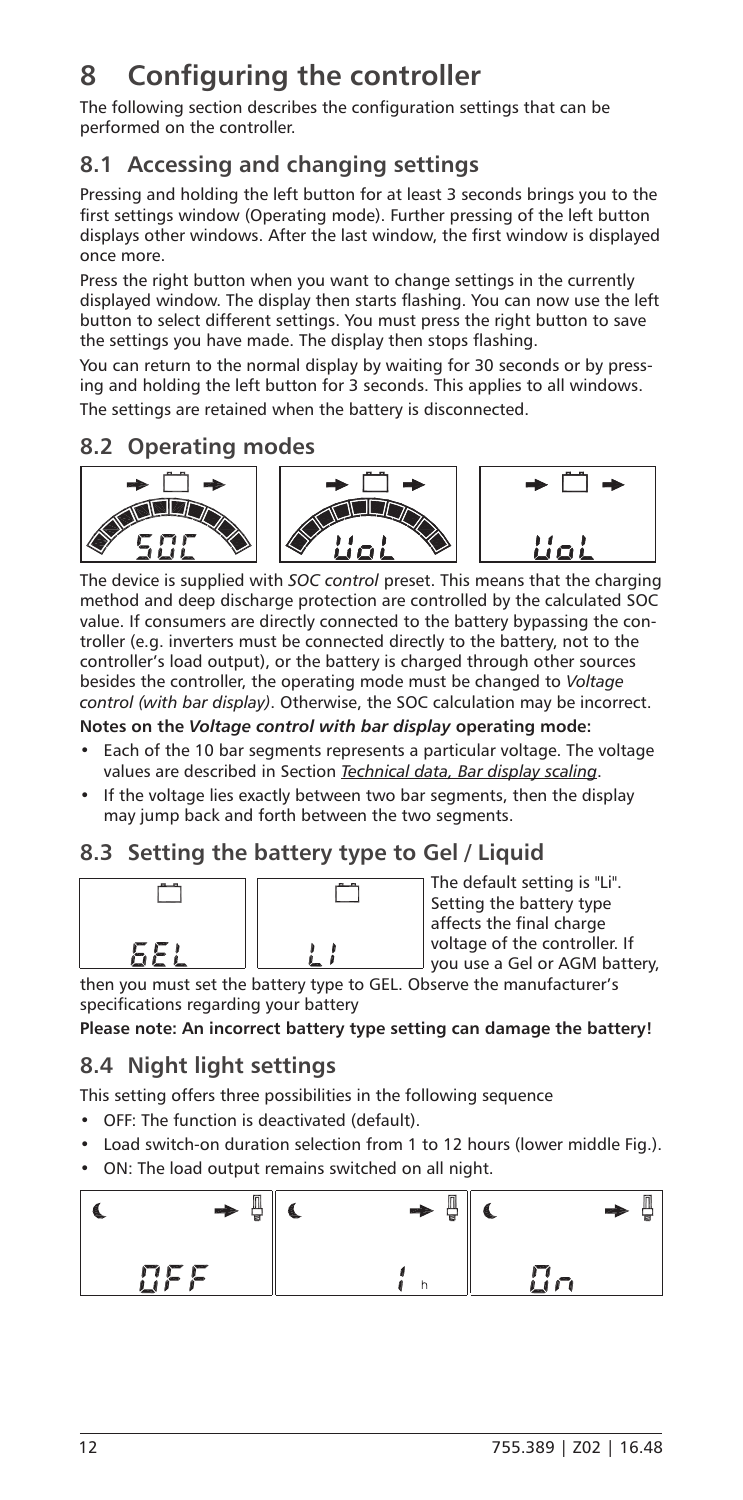### <span id="page-12-0"></span>**8.5 Daylight settings**



The daylight function has the following settings:

• OFF: The function is deactivated (default).

• 1 h ... 12 h: Switch-on point before detection of daytime (upper right Fig.).

#### **8.6 Restoring default values (presetting)**



Calling the presetting function (PRE) deletes any previous settings and restores the settings in the charge controller to the factory defaults. The factory defaults are: SOC control / Li battery / Night light OFF / Daylight OFF

### **8.7 Self test**



The self test can be used to check if the charge controller is functioning correctly. It also allows localisation of possible errors.

The self test can only be performed within 5 minutes of a Power-On Reset (controller start-up through connection of power to the battery connection). After this period, activating the function causes "InF" to be displayed (left Fig.).

Perform the self test as follows:

- 1. Disconnect the solar module.
- 2. Disconnect load.
- 3. Disconnect the battery.
- 4. Reconnect the battery after waiting for 30 seconds.
- <span id="page-12-1"></span>5. Select the "Self test" menu item within 5 minutes (upper Fig.).
- 6. Press the right button; the display flashes.
- 7. Press the left button; the self test starts.
- 8. Only when "InF" is displayed: Disconnect the battery, wait 30 seconds, reconnect the battery, proceed from step [5](#page-12-1).
- 9. The error code is displayed for a number of seconds (see table below). If an error code other than **000** is displayed: Note the code and contact your dealer with this information for error analysis.
- 10. All segments are displayed and then hidden, then the self test window is displayed again (upper Fig.).
- 11. In the flashing self test window, press the left button to repeat the self test *or* press the right button to end the self test.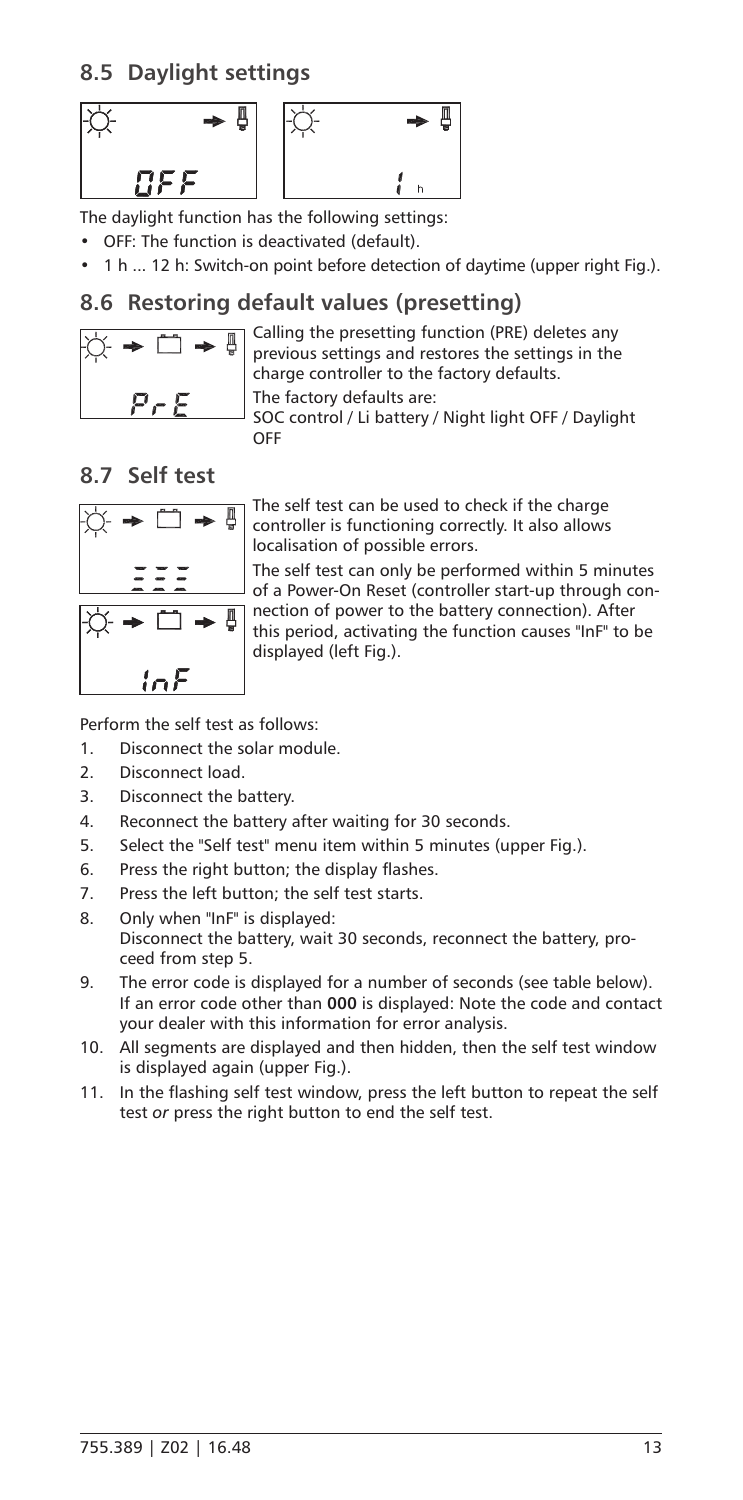<span id="page-13-0"></span>

| Code                     | <b>Description</b>                                                                                                                                                                                                                                                       |
|--------------------------|--------------------------------------------------------------------------------------------------------------------------------------------------------------------------------------------------------------------------------------------------------------------------|
| 000                      | After displaying the code 000, all LCD segments are displayed<br>and then hidden.<br>The controller is OK.                                                                                                                                                               |
| 100                      | Defective solar module input. Possible causes:<br>Solar module was not disconnected before the test. Check this<br>and repeat the test if necessary.<br>Defective controller. Contact your dealer for a more detailed<br>٠<br>examination or replacement.                |
| 010                      | Defective load output. Possible causes:<br>Load was not disconnected before the test. Check this and<br>repeat the test if necessary.<br>Defective controller. Contact your dealer for a more detailed<br>٠<br>examination or replacement.                               |
| 001                      | Defective electronic battery fuse. Possible causes:<br>Solar module and load were not disconnected before the test.<br>Check this and repeat the test if necessary.<br>Defective controller. Contact your dealer for a more detailed<br>٠<br>examination or replacement. |
| 011<br>101<br>110<br>111 | Solar module or load were not disconnected before the test.<br>٠<br>Check this and repeat the test if necessary.<br>Defective controller. Contact your dealer for a more detailed<br>$\bullet$<br>examination or replacement.                                            |

### **8.8 Serial number query**

Every controller has a unique serial number that can be queried via this window. Press the right button and the Sn will start to flash. The serial number can now be queried by pressing the left button.

The numerals are displayed sequentially: - - - 1 2 3 4 5 6 7 8 - - - . The display can be paused and continued using the right button.

Note the entire numeric sequence for the full serial number.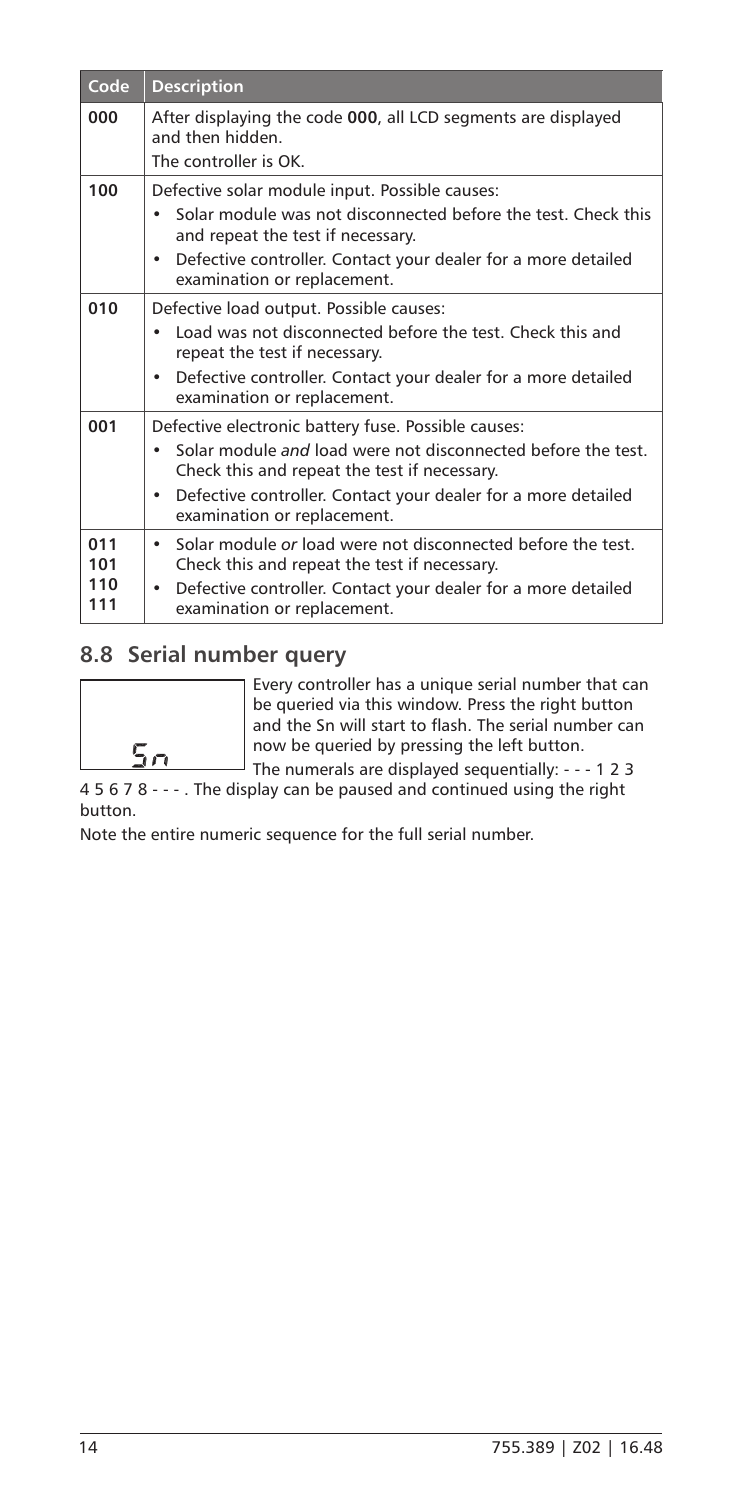# <span id="page-14-0"></span>**9 Error messages**



**Please note: Never open the device to find faults and do not attempt to replace components yourself. Incorrectly performed repairs can result in danger for the user and the system. This will also invalidate all warranty claims.**

When the device detects faults or impermissible operating states, this is indicated by a flashing error code on the display.

Errors are basically either temporary faults, e.g. temporary overloading of the device, or serious system errors that require external intervention.

Since multiple errors cannot be displayed at the same time, the error with the highest error number (priority) is always displayed first. If multiple errors exist, then the next error code is not displayed until the higher-priority error has been fixed.

The error codes have the following meanings:

| <b>Display</b>   | Meaning                                                                                                                                             | Cause / Remedy                                                                                                                                                                                                                                        |
|------------------|-----------------------------------------------------------------------------------------------------------------------------------------------------|-------------------------------------------------------------------------------------------------------------------------------------------------------------------------------------------------------------------------------------------------------|
| g<br>E O 2       | <b>Communication error</b><br>with the internal stor-<br>age (EEPROM).                                                                              | Disconnect the load, solar<br>modules and battery. Re-install<br>the device. If the error recurs,<br>then please contact your<br>specialist dealer.                                                                                                   |
| Â<br>E D 3       | Communication error<br>on the external bus<br>(6-pin edge con-<br>nector).                                                                          | Check the plug connection<br>at the 6-pin edge connector,<br>check the power supply and<br>check for correct functioning<br>of external expansions.<br>If the error recurs, then please<br>contact your specialist dealer.                            |
| ⋐<br>ЕОЧ         | Short circuit in<br>external temperature<br>sensor                                                                                                  | Check the contacts of the<br>2-pin edge connector and<br>remove the short circuit.<br>Check sensor.                                                                                                                                                   |
| 冥                | Overtemperature.<br>The controller has<br>switched off the<br>load due to internal<br>overheating.                                                  | Allow the controller to cool<br>down. Check for possible<br>causes of overheating (mount-<br>ing location, other heat<br>sources). Possibly reduce the<br>charging current or load cur-<br>rent. Make sure the controller<br>is adequately ventilated |
| €<br>E N J       | Battery voltage too<br>low.<br>Voltage $< 10.5$ V or<br>< 210V                                                                                      | Check installation. Check the<br>battery voltage and manually<br>recharge the battery if neces-<br>sary. Loads directly connected<br>to the battery can cause deep<br>discharge!                                                                      |
| Q<br>E O 8       | Battery voltage too<br>high.<br>Voltage $> 15.5$ V or<br>> 31.0 V                                                                                   | Check installation. Check the<br>battery voltage and check any<br>additional charging sources if<br>present.                                                                                                                                          |
| 69<br>T<br>E 0 9 | Excessive load cur-<br>rent. The permissible<br>load current of the<br>controller was<br>exceeded, causing<br>the load output to be<br>awitched off | Reduce the load current at the<br>load output.<br>The load may cause current<br>peaks.<br>Try reconnecting the load.                                                                                                                                  |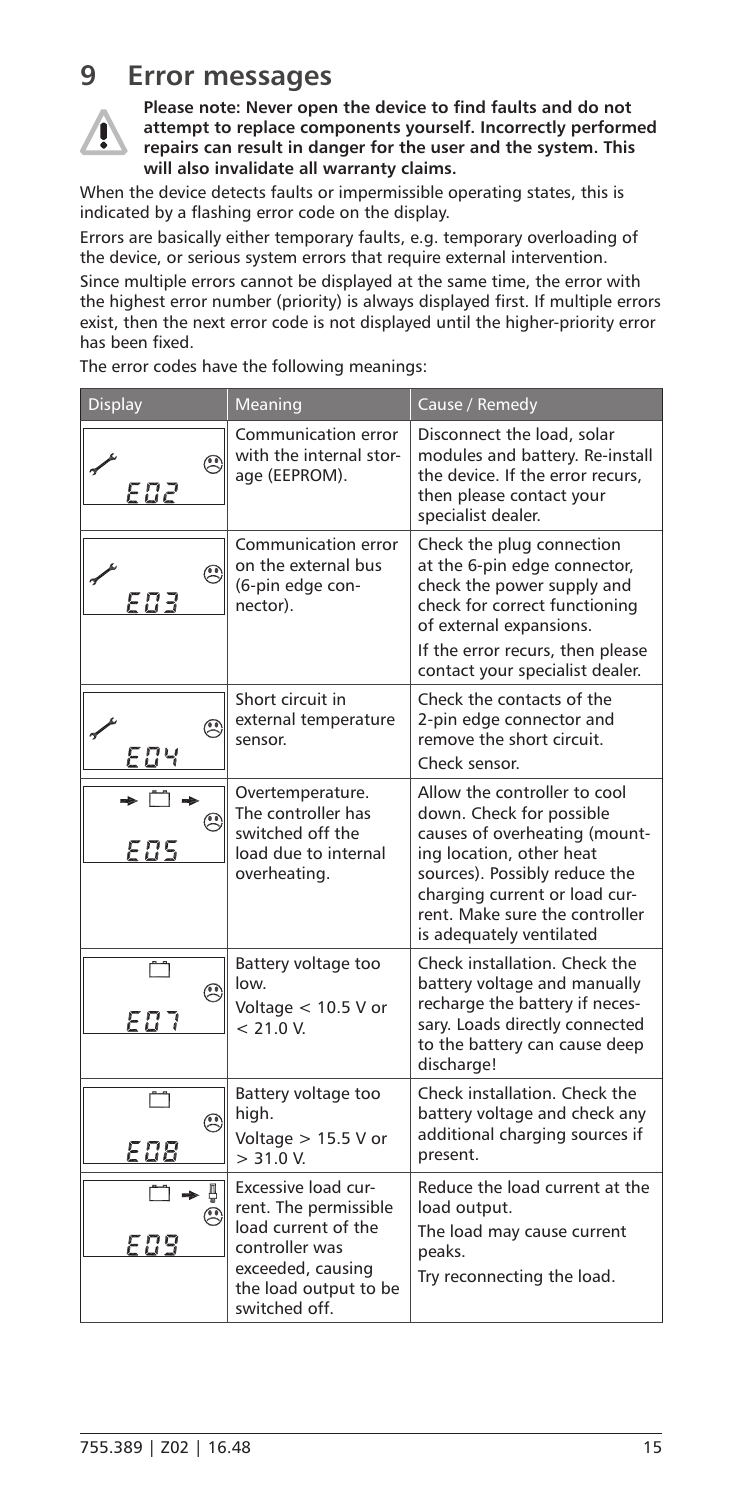| <b>Display</b> | Meaning                                                                                                                                                 | Cause / Remedy                                                                                                                                                                                      |
|----------------|---------------------------------------------------------------------------------------------------------------------------------------------------------|-----------------------------------------------------------------------------------------------------------------------------------------------------------------------------------------------------|
| B<br>10        | Excessive module<br>current.<br>The permissible input<br>current of the con-<br>troller was exceeded.                                                   | Reduce the charging current or<br>module power.                                                                                                                                                     |
| ම              | Short circuit at load<br>output.                                                                                                                        | Rectify short circuit. Discon-<br>nect and reconnect the load.                                                                                                                                      |
| д<br>รภะ       | Moon symbol during<br>daylight hours:<br>Short circuit at<br>module input<br>No module con-<br>nected<br>Module connected<br>with incorrect<br>polarity | Correct the short circuit at<br>module input. Sun symbol<br>appears after 10 s.<br>Connect the module.<br>Sun symbol appears after<br>$15$ min.<br>Connect the module with<br>the correct polarity. |
| 13             | No battery is con-<br>nected to the control-<br>ler or the connection<br>to the battery is<br>interrupted.                                              | Controller is supplied only by<br>the solar modules. Connect<br>the battery and replace the<br>fuse in the battery cable if<br>necessary.                                                           |
| A              | The battery is con-<br>nected to the control-<br>ler with the wrong<br>polarity.                                                                        | Disconnect the battery and<br>reconnect it to the controller<br>with the correct polarity.                                                                                                          |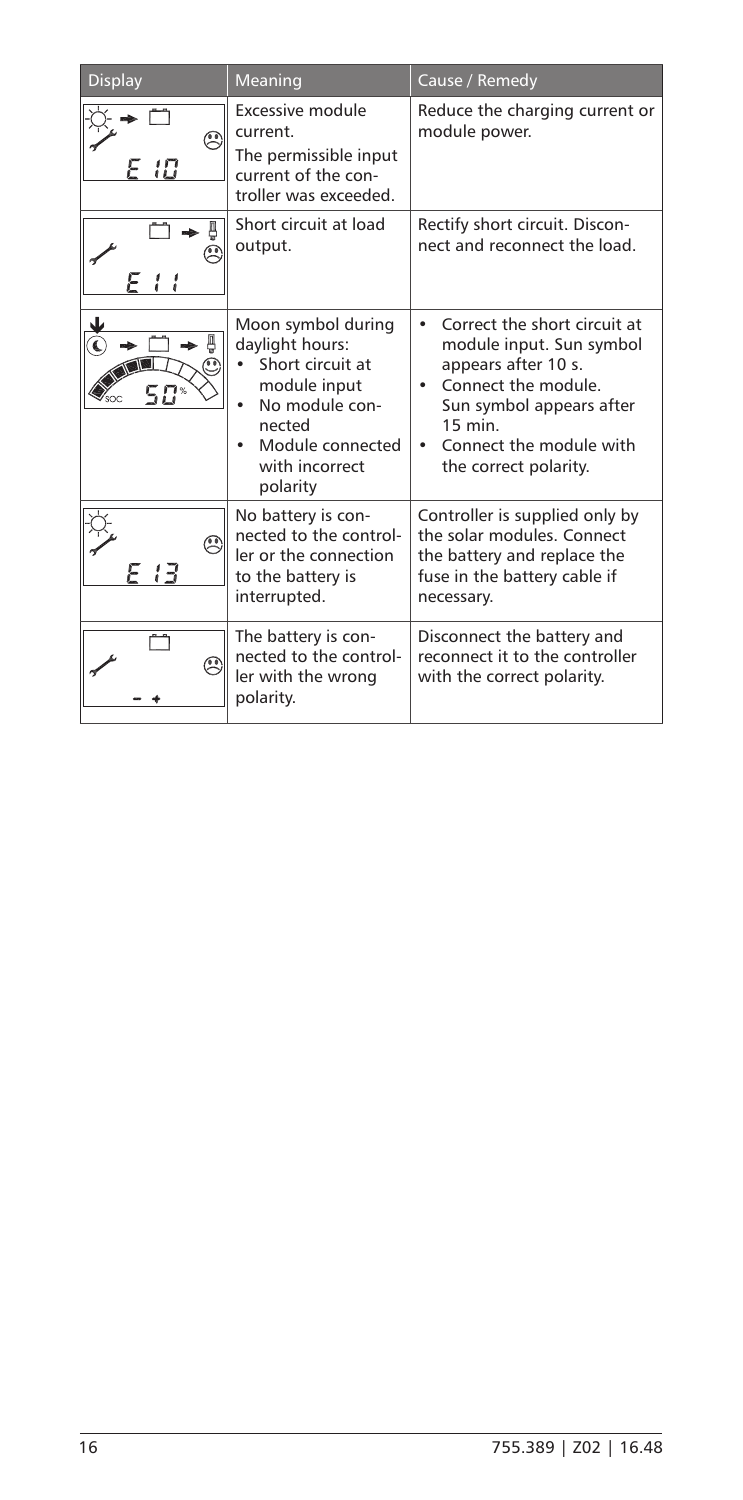# <span id="page-16-0"></span>**10 Technical data**

The manufacturer reserves the right to make technical changes.

| <b>Electrical data</b>                   |                                         |
|------------------------------------------|-----------------------------------------|
| Operational voltage                      | 12 V or 24 V, automatically<br>detected |
| 12 V voltage range                       | $6.9 V - 17.2 V$                        |
| 24 V voltage range                       | $17.3 V - 43 V$                         |
| USB charging socket voltage              | 5.2V                                    |
| Permissible ambient temperature<br>range | $-10$ °C to $+50$ °C                    |
| Permissible storage temperature<br>range | $-20$ °C to $+80$ °C                    |
| Own consumption in mA                    | $12.5 \text{ mA}$                       |
| PWM frequency                            | 30 Hz                                   |
| Maximum input voltage                    | $<$ 47 V                                |
| Minimum battery voltage                  | 6.9 V                                   |

| Currents                                                 |                                                                                          |                                         |  |
|----------------------------------------------------------|------------------------------------------------------------------------------------------|-----------------------------------------|--|
|                                                          | 25 A                                                                                     | 40 A                                    |  |
| Max. constant module<br>current at 25 °C                 | 25 A                                                                                     | 40 A                                    |  |
| Max. constant load current<br>at 25 $°C$                 | 25 A                                                                                     | 40 A                                    |  |
| USB charging socket max.<br>current at 25 °C             | 1.5A                                                                                     |                                         |  |
| Overtemperature switch-off                               |                                                                                          |                                         |  |
| Load switch-off $> 85$ °C                                |                                                                                          |                                         |  |
| Load switch-on $<$ 75 °C                                 |                                                                                          |                                         |  |
| Data on final charge voltage                             |                                                                                          |                                         |  |
| Depending on configured<br>battery type                  | Gel battery (GEL)                                                                        | Liquid electrolyte (Li)                 |  |
| Normal charging (float)                                  | 13.9 V / 27.8 V                                                                          | 13.9 V / 27.8 V                         |  |
| Boost charging (boost),<br>for $2h$                      | 14.4 V / 28.8 V                                                                          | 14.4 V / 28.8 V                         |  |
| <b>Equalisation charging</b><br>(equal), for 2 h         |                                                                                          | 14.7 V / 29.4 V                         |  |
| 30-day maintenance charg-<br>ing when necessary          | 14.4 V (28.8 V)<br>(for 2 h)                                                             | 14.7 V (28.8 V)<br>(for 2 h)            |  |
| Temperature compensation                                 | -4 mV per K and cell (internal sensor pre-<br>sent, optional external sensor possible)   |                                         |  |
| Charge control activation                                |                                                                                          |                                         |  |
| Activation thresholds of the<br>different charging modes | SOC control                                                                              | Voltage control                         |  |
| Normal charging                                          | $SOC \ge 70 \%$                                                                          | $\geq 12.7$ V or<br>> 25.4 V            |  |
| Boost charging                                           | SOC<br>$40 \% - 69 \%$                                                                   | 11.7 V - 12.7 V or<br>$23.4 V - 25.4 V$ |  |
| <b>Equalisation charging</b>                             | $SOC < 40 \%$                                                                            | $< 11.7$ V or 23.4 V                    |  |
| 30-day maintenance<br>charging                           | If no compensation charging or boost<br>charging has taken place in the last<br>30 days. |                                         |  |